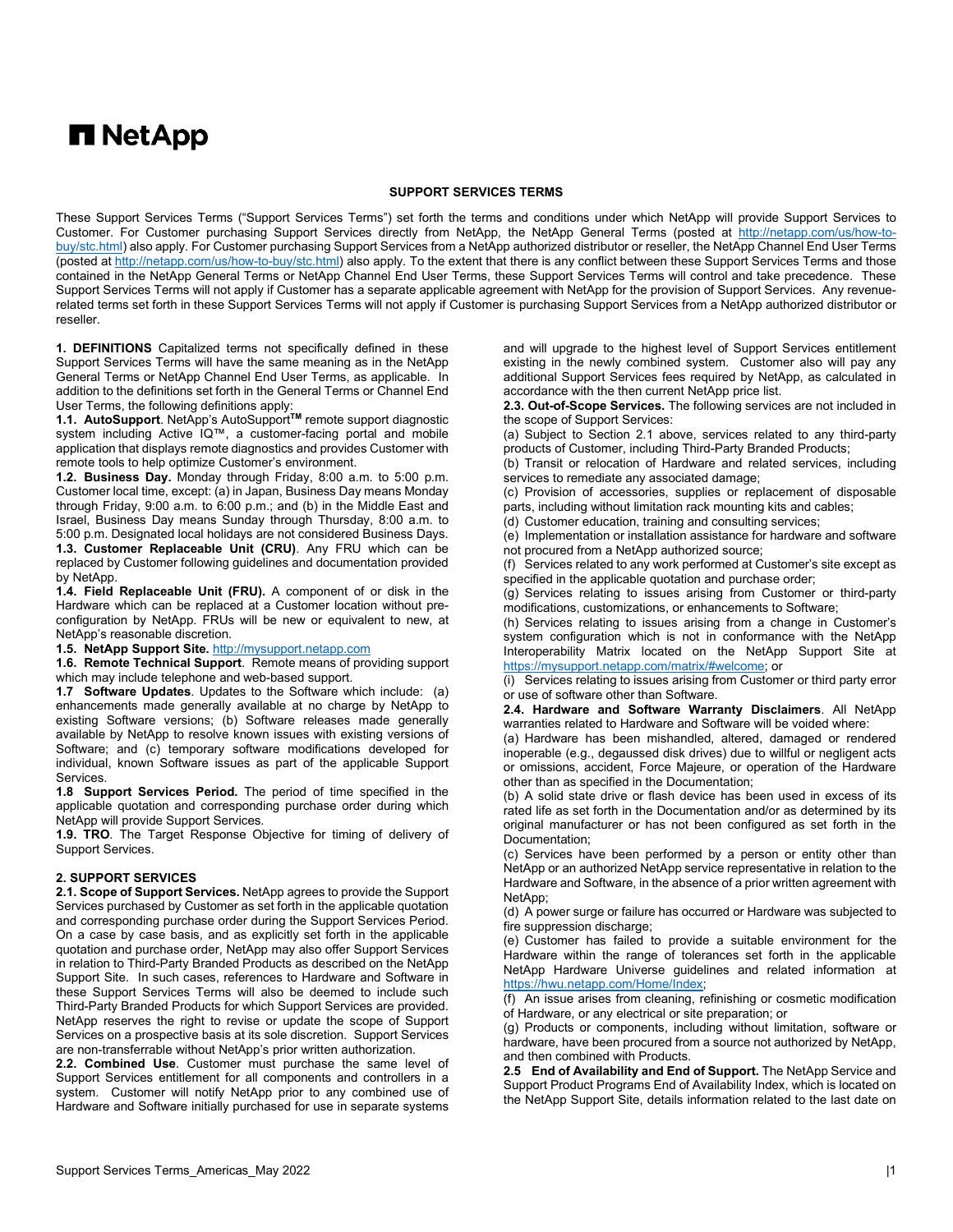which Hardware or Software will be available for quoting from NetApp ("End of Availability" or "EOA"), and the last date on which Hardware or Software will be supported by NetApp ("End of Support" or "EOS"). NetApp will not provide Support Services for any Hardware or components thereof or Software after the applicable published EOS date. In relation to Hardware running Software which has passed its EOS date, NetApp may require Customer to update to a supported version of Software as a prerequisite to NetApp continuing to provide Hardware Support Services.

**2.6. Replacement of Hardware Components and Return Material Authorization.** In the event the resolution of a support case initiated with the NetApp Technical Support Center ("TSC") is a Hardware failure and the Customer is eligible for a replacement, NetApp will provide a part with the expectation that the Customer will return such Hardware within 15 calendar days of the support case resolution and follow the return guidelines that are provided to the Customer. Failure to return the Hardware components within the 15 days specified above or their return in a condition rendering them unsupportable under Section 2.4 above will result in Customer being responsible for the cost of the replacement Hardware components supplied, calculated in accordance with the then current NetApp price list. Customer will ensure that the failed Hardware is free of any legal obligations or restrictions that could prevent its replacement and will return each CRU and FRU individually by separate shipment.

**2.7. Support Included with Original and Extended Hardware Warranty.** During the applicable Hardware warranty period, NetApp will provide Customer with access to 24/7/365 Remote Technical Support to resolve Hardware issues, delivery of replacement Hardware components and access to the NetApp Support Site. Customer will also have access to AutoSupport. In relation to Support Services included with the Hardware warranty, NetApp will use commercially reasonable efforts, where possible, to deliver replacement Hardware components within 5 Business Days. Such delivery is subject to local country limitations, including but not limited to shipment cut-off times, and other factors beyond the reasonable control of NetApp. Any TRO applicable for Support Services does not apply during warranty-only support if Customer has not paid for Support Services.

**2.8. Next Business Day Schedule.** If Customer has purchased Support Services with next Business Day delivery TRO, the cutoff time for next Business Day delivery of FRUs or CRUs and/or arrival of a NetApp Authorized Service Engineer is 3:00 p.m. local Customer time. Remote diagnosis completion and/or CRU/FRU ordering that occurs after 3:00 p.m. local Customer time, will be deemed completed on the following Business Day and shipment and/or arrival will be scheduled accordingly (e.g., if diagnosis occurs after 3:00 p.m. on Monday, CRU/FRU ships Tuesday to arrive on Wednesday).

**2.9. Onsite Support Services.** If Customer has purchased onsite Support Services, it will receive such services as follows: when Customer initiates a technical support case with the TSC, a Technical Support Engineer ("TSE") will commence issue identification and repair as necessary. If the issue cannot be resolved remotely, and where the TSE and Customer jointly agree that onsite Support Services are necessary and appropriate, the TSE will dispatch an Authorized Support Engineer ("ASE") to the Customer site. The ASE will, at the direction of the TSC, work to diagnose and isolate the issue, make necessary changes and restore the normal operation of the systems. The TRO for onsite Support Services will be the same as that specified for replacement Hardware components in the Documentation. Subject to Section 2.11 below, in relation to onsite Software Support Services, NetApp reserves the right to define the most appropriate onsite resources to resolve the case and restore normal operation. In such cases, NetApp will communicate with Customer the estimated time of arrival for the ASE, which may or may not fall within the TRO specified above.

**2.10. Non-Returnable Disk.** If Customer has purchased the Non-Returnable Disk ("NRD") option, it will not return defective or failed disks, solid state drives and other non-volatile memory components as defined on the NetApp Support Site that are part of the Hardware. Customer will retain such non-volatile components and remain solely responsible for their disposal. Customer agrees that if components covered by the NRD option are returned to NetApp, NetApp will have no obligation or liability whatsoever associated with any data remaining on such components. NetApp will treat such components like other returned parts and convey them into the NetApp supply chain for repair and/or destruction.

**2.11. Software Support Services.** If Customer has purchased Support Services, it is entitled to Software Support Services during the applicable Support Services Period. Software Support Services consists of Remote Technical Support and access to all Software Updates made generally available by NetApp. Customer will be responsible for installing and implementing Software and Software Updates unless it has purchased a Support Services offering that incudes assistance with installation of remedial Software Updates by NetApp, as described in Section 2.12 below. NetApp may require Customer to implement specific Software upgrades to resolve current or prospective issues. Customer may be required to purchase additional Hardware at its own expense to make use of Software Updates and/or Software upgrades.

**2.12. Installation of Remedial Software Updates.** If Customer has purchased such installation services for installation of remedial Software Updates, NetApp will assist with installation of remedial Software Updates during the provision of Support Services during the Support Services Period. This feature is limited to system Software for which Software is identified as the remedy for a material issue on the system. The TSE will determine the method and timing of installation, with Customer's agreement and participation. NetApp may choose to dispatch an ASE to the Customer site to participate in Software Update activities.

**2.13. Software Support Services Prerequisites.** Provision of Software Support Services is conditioned upon Customer having: (a) installed and operated the Software in accordance with the applicable Documentation; (b) described with sufficient specificity the nature of the Software issues Customer is experiencing and the circumstances in which they occur; (c) reproduced the Software issue such that it can be confirmed and evaluated by NetApp; (d) made no changes, additions, or modifications to the Software, directly or indirectly; and (e) installed the Software in an infrastructure/environment that adheres to the published NetApp Interoperability Matrix on the NetApp Support Site.

**2.14. AutoSupport**. AutoSupport data (including ActiveIQ data) is deemed to be NetApp Confidential Information.

## **3. CUSTOMER RESPONSIBILITIES**

**3.1. Customer Contacts.** Customer will designate up to 3 technically qualified employees to serve as Customer's primary points of contact in relation to the receipt of Support Services.

**3.2. Customer Information.** Immediately on receipt, Customer will register all Hardware and Software on the NetApp Support Site to create Customer's support profile. Customer will keep this profile up-to-date. TROs, if any, can be met only if Customer has provided NetApp with accurate information including delivery and on-site service addresses, names and phone numbers of key Customer contacts and access to Customer's location. If this information is inaccurate or obsolete and/or access to Customer's location is unavailable or denied to the NetApp ASE or other representatives, adherence to any applicable TRO will be measured from the time that correct information is provided by the Customer to NetApp and/or the NetApp ASE is granted access to Customer's location.

**3.3. NetApp Support Site.** During the Support Services Period, Customer will be granted access to the NetApp Support Site. A unique login and password will be assigned to Customer by NetApp, which will be deemed NetApp Confidential Information.

**3.4. Miscellaneous Permissions.** In the event that NetApp requires access to any computer systems or software owned or licensed by Customer in order to provide the Support Services, Customer will obtain all associated permissions.

**3.5. Work Environment.** Customer will provide NetApp or the NetApp ASE with a safe working environment and make all necessary arrangements as NetApp may determine are reasonably necessary to perform the Support Services.

**3.6. Equipment Relocation.** In the event that Customer wishes to relocate Hardware or Software, Customer will contact the NetApp TSC at least 30 days prior to such relocation. NetApp will notify Customer if Customer's existing Support Services are available at the new location. Customer acknowledges that relocation of the Hardware or Software may result in a decrease in the scope and an increase in the pricing of Support Services. NetApp will communicate this to Customer on a caseby-case basis. If Customer fails to notify NetApp of the relocation of Hardware or Software as required above, NetApp may refuse to provide the Support Services at its sole discretion. In the event of an increase in pricing of Support Services following relocation, Customer will